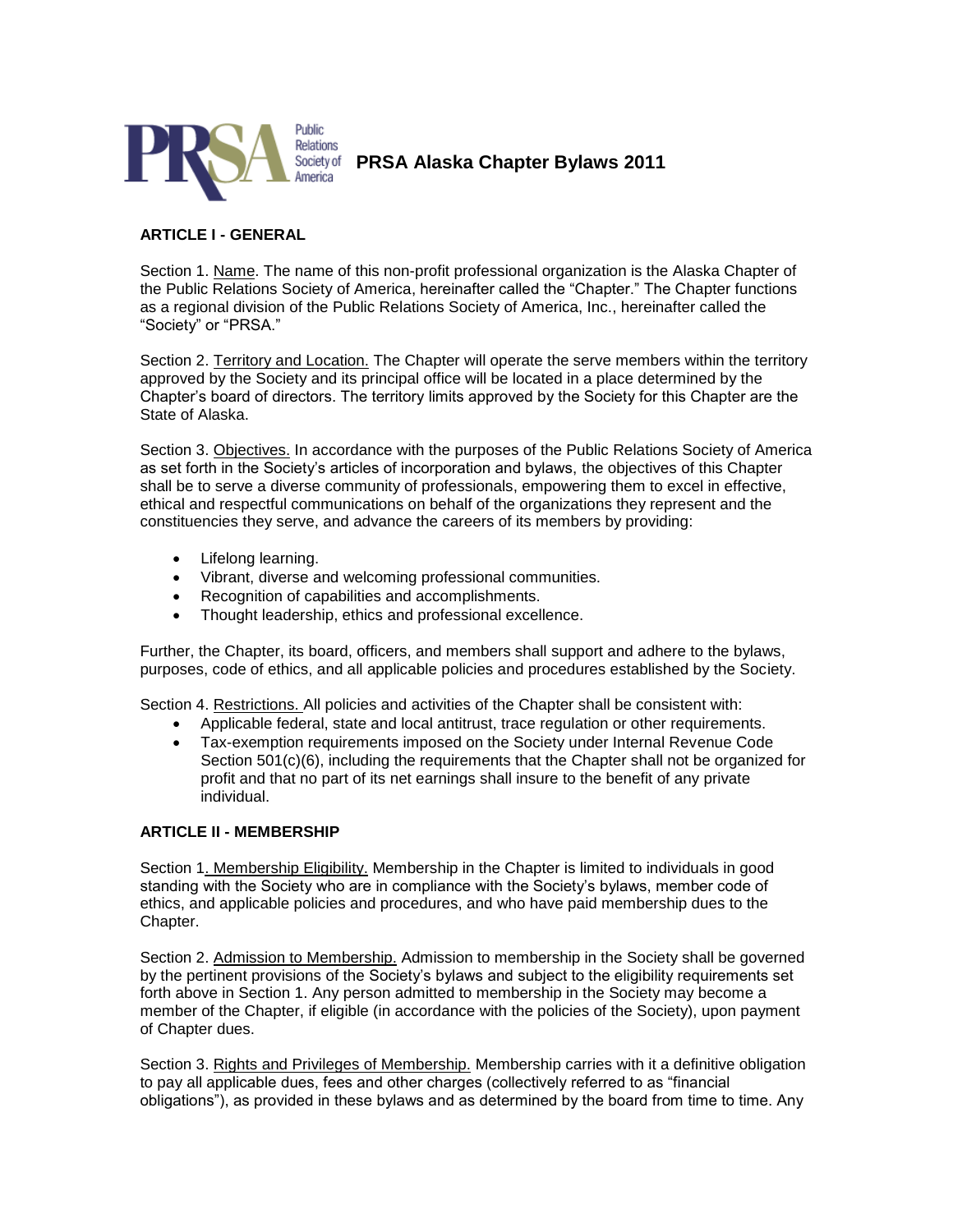payments by a member to the Society do not mitigate such member's financial obligations to the Chapter. Subject to the Bylaws of the Society, the right to serve as a professional advisor to a PRSSA chapter shall be limited to Members who are Accredited.

Section 4. Resignation or Termination of Membership.

- a. Membership is automatically terminated without action by the board for failure to pay applicable dues for more than **three** months, failure to meet the eligibility requirements for membership, or when the membership to the Society has been terminated for any reason, including non-payment of dues.
- b. A member may resign by submitting a written resignation.
- c. Termination or resignation does not relieve a member form liability for any financial obligations accrued and unpaid as of the date of the termination or resignation.

Section 5. Dues. The amount of Chapter dues shall be fixed annually by the board. Any member whose Chapter dues are unpaid for three months shall not be in good standing, and shall not be entitled to vote, hold office or enjoy other privileges of Chapter membership, provided such member has been duly notified.

Section 6. Termination of Chapter Membership. Any member who for any reason ceases to be a member of the Society or is dropped from the Society's roll for non-payment of dues shall cease to be a member of the Chapter and shall be dropped from the Chapter roll. Any member who does not pay Chapter dues in a timely manner shall be dropped from the Chapter membership roll but may still remain a member of the Society (in accordance with the Bylaws of the Society).

Section 7. Membership Meetings.

- a. Annual Meeting. There shall be an annual membership meeting of the Chapter in the final quarter of each year at such time and place as may be designated by the board of Directors.
- b. Regular Meeting. In addition to the annual meeting, there shall be regular monthly membership meetings at least ten (10) times each year at such times and places as may be designated by the board.
- c. Special Meetings. Special meetings of the Chapter may be called by the president, the board or on written request by twenty-five (25) percent of the Chapter members.
- d. Notice of Meeting. Notice of the annual meeting and any other meeting where voting will take place shall be sent by mail, electronic mail or other mode of written transmittal at least thirty (30) days prior to the meeting, along with a ballot for voting if an election is being held in conjunction with the meeting. Notice of a regular meeting or special meeting shall be given to each member at least 10 days in advance.
- e. Quorum. A quorum for membership voting is the majority of the voting Chapter members present in person at any meeting of the chapter. Elections shall be decided by a majority vote of the members voting in the election.

# **ARTICLE III – OFFICERS AND BOARD OF DIRECTORS**

Section 1. Scope. The affairs of the Chapter are managed by its board of directors. It is the board's duty to carry out the objectives and purposes of the Chapter, and to this end, it may exercise all powers of the Chapter. The board is subject to the restrictions and obligations set forth in these bylaws, the Society's bylaws, policies and procedures, and code of ethics.

Section 2. Board Composition. The governing body of the Chapter shall be a Board of Directors consisting of at least 13 members. The Board shall be comprised of the president, presidentelect, secretary, treasurer, immediate past president, ethics officer, PRSA Leadership Assembly delegate(s), and seven directors-at-large. Directors and officers shall be members in good standing with the Chapter and the Society. Directors and officers shall be elected by the Chapter membership at its annual meeting for a term of one year, Beginning Jan. 1 and ending when their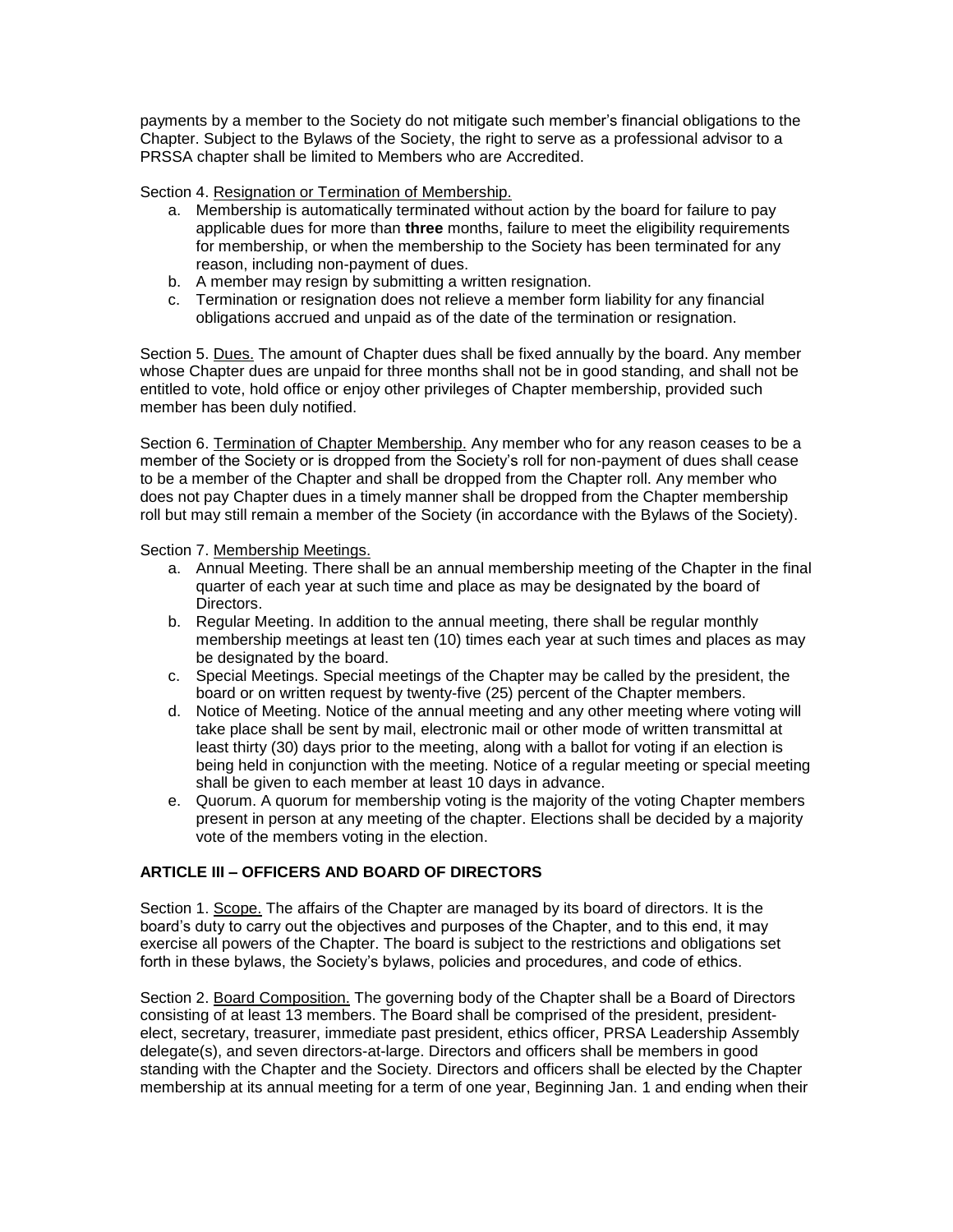successors are elected and installed. The board shall set forth the nomination and election procedures and make such procedures available to the membership.

Section 3. Chapter Officers. The officers of the Chapter shall be president, president-elect, secretary, and treasurer. The officers shall be elected by the Chapter membership at its Annual Meeting for a term of one year beginning the following January 1 and until their successors are elected and installed. No officer having held the same office for two successive terms shall be eligible to succeed him/herself in that office.

Section 4. President. The President shall preside at all meetings of the Chapter and of the board. He/she shall appoint all committees with the approval of the board and shall be ex-officio member of all committees, unless otherwise provided by the board.. He/she shall perform all other duties incident to the office.

Section 5. President-Elect. The president-elect shall, in the absence or disability of the president, exercise the powers and perform the duties of the President. He/she shall also generally assist the president and perform such other duties as shall be prescribed by the Board of Directors.

Section 6. Secretary. The secretary shall keep records of all meetings of the Chapter and of the board, send copies of such minutes to PRSA Headquarters and to the district chair, issue notices of all meetings, maintain or cause to be maintained the roll of membership, and perform all other duties customarily pertaining to the office.

Section 7. Treasurer. The Treasurer shall receive and deposit all Chapter funds in the name of the Chapter into a bank or trust company selected and approved by the board. He/she shall issue receipts and make authorized disbursements by check after proper approval by the president or the board. He/she shall prepare the Chapter's budget, make regular financial reports to the board, render an annual financial statement to the Chapter membership at its first meeting of each fiscal year and perform all other duties incident to the office.

Section 8. Leadership Assembly Delegate. The PRSA Leadership Assembly Delegate(s) shall serve as the Chapter's representative(s) at meetings of the PRSA Leadership Assembly, and as a liaison between the Society and the Chapter. The Chapter president and/or president-elect or his/her designee shall serve as a PRSA Leadership Assembly delegate. Each additional delegate shall be elected by the Chapter membership for a three-year term beginning Jan. 1 and ending when his/her successor is elected/appointed and installed. To be eligible to serve as a PRSA Leadership Assembly delegate, a member must be Accredited in Public Relations (APR), or be a current or former member of the Chapter's board.

Section 9. Directors-at-Large. Directors-at-Large shall be elected every year by the Chapter Membership at its Annual Meeting to serve a term of two years beginning the following Jan. 1 and until their successors are elected and installed. Four directors shall be elected in even-numbered years and three directors in odd-numbered years.

Section 10 PRSSA ex-officio member. A PRSSA representative from Alaska Chapters(s) is to serve as an ex officio member without vote if the Alaska PRSSA Chapter(s) is in good standing with PRSSA.

Section 11. Vacancies. In the event of death, resignation, removal or expulsion of any officer, director, including PRSA Leadership Assembly Delegate, or in the event a Director-at-Large is elected to an officer position before completing his/her full term, the Board of Directors shall elect a successor who shall take office immediately and serve the balance of the unexpired term, or until the next annual election.

Section 12. Removal or Resignation.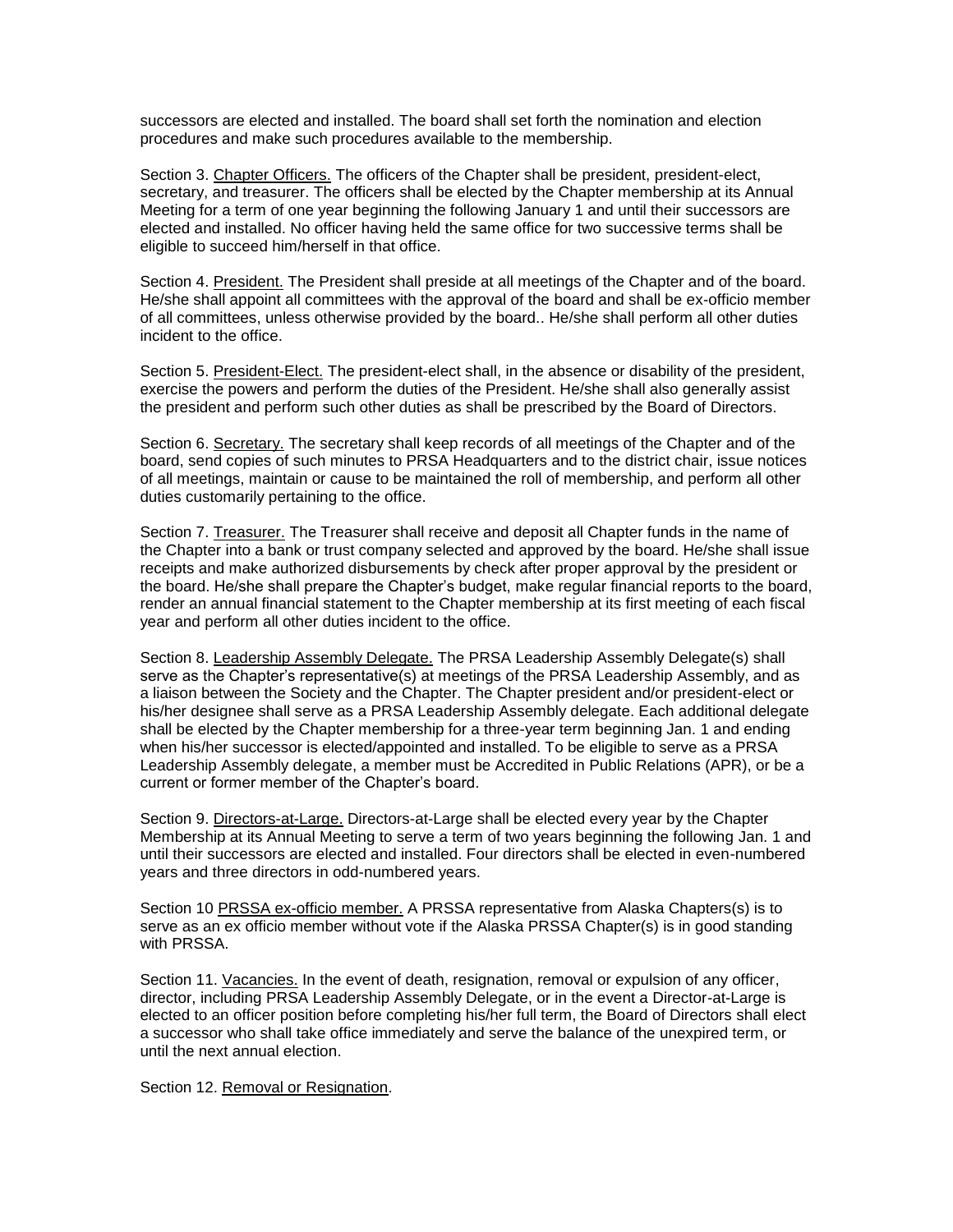- a. Any director who misses more than three consecutive board meetings without an excuse acceptable to the board may be given written notice of dismissal by the Chapter president and replaced in accordance with Section 10 above.
- b. Any officer may be removed by: (1) two-thirds of the members voting where a quorum is present, or (2) three-quarters of the full board, excluding the officer proposed to be removed. Any officer proposed to be removed shall be provided with advance written notice, including the reason for the proposed removal, and must have an opportunity to respond to the proposed removal in writing or in person.
- c. Any director or officer may resign at any time by providing written notice to the board.
- d. Any removal or resignation of a person as an officer automatically results in that person's removal or resignation from the board.

Section 13. Board Meetings. There shall be at least four regular meetings of the Board of Directors at such times and places as it may determine. It shall meet at the call of the President or upon call of any three members of the Board of Directors. Notice of each meeting of the Board shall be given personally by mail, electronic mail or other mode of written transmittal to each board member at least seven days prior to the meeting. Proxy voting is prohibited at board meetings.

Section 14. Quorum. A majority of the directors in office shall constitute a quorum for all meetings of the board.

Section15. Compensation and Reimbursement. No director or elected officer of the Chapter shall be entitled to any salary or other compensation, the Board may authorize reimbursement or stipends for Board members for expenses incurred in connection with the performance of their duties.

## **ARTICLE IV - NOMINATIONS AND ELECTIONS**

Section 1. Nominating Committee. There shall be a Nominating Committee of no less than three members (at least one of whom is accredited) appointed by the President at least sixty (60) days prior to the Annual Meeting of the Chapter.

Section 2. Nominations. The Nominating Committee shall name a qualified nominee for each officer and for each PRSA Leadership Assembly Delegate and director whose term is expiring. It shall ensure that each nominee has been contacted and agrees to serve if elected. Additional nominations, if any, shall be accepted from members at the Annual Meeting provided the nominee(s) has been contacted and agrees to serve if elected.

Section 3. Notice to Membership. At least 30 days prior to the Annual Meeting of the Chapter, the Secretary shall send all chapter members a ballot that includes a list of nominees prepared by the Nominating Committee, any proposed Bylaws changes and any other business to be voted upon by the membership.

Section 4. Elections. Officers, Directors and PRSA Leadership Assembly Delegates shall be elected at the Annual Meeting. Voting on proposed Bylaws changes and any other business before the membership for balloting shall be done at the Annual Meeting. Winners shall be those garnering the most votes of the voting members. Voting may be done by mail, electronically, or in-person at the Annual Meeting. Members who have not yet voted shall be issued a ballot for inperson voting at the meeting. The Secretary shall count the ballots, and election results shall be announced prior to the close of the Annual Meeting. If the Secretary is on the ballot, then the Ethics Officer shall count the ballots.

## **ARTICLE V - COMMITTEES**